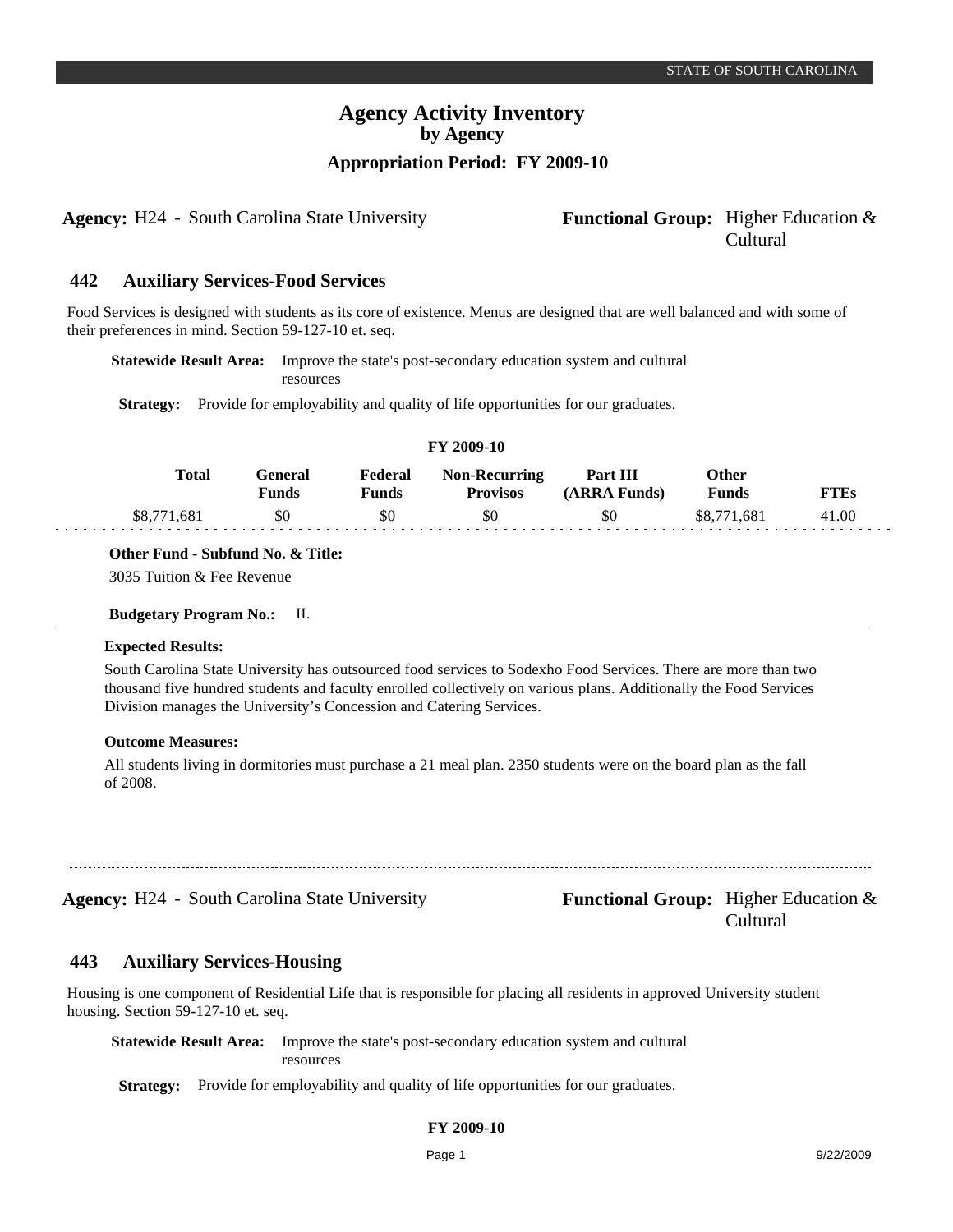# **Appropriation Period: FY 2009-10**

|     | <b>Total</b>                                                                                                                                                                                                                                                                                                                                                      | <b>General</b><br><b>Funds</b> | Federal<br><b>Funds</b> | <b>Non-Recurring</b><br><b>Provisos</b>                          | Part III<br>(ARRA Funds) | Other<br><b>Funds</b> | <b>FTEs</b>                                                |
|-----|-------------------------------------------------------------------------------------------------------------------------------------------------------------------------------------------------------------------------------------------------------------------------------------------------------------------------------------------------------------------|--------------------------------|-------------------------|------------------------------------------------------------------|--------------------------|-----------------------|------------------------------------------------------------|
|     | \$10,246,332                                                                                                                                                                                                                                                                                                                                                      | \$0                            | \$0                     | \$0                                                              | \$0                      | \$10,246,332          | 40.00                                                      |
|     | Other Fund - Subfund No. & Title:<br>3036 Tuition & Fee Revenue                                                                                                                                                                                                                                                                                                   |                                |                         |                                                                  |                          |                       |                                                            |
|     | <b>Budgetary Program No.:</b>                                                                                                                                                                                                                                                                                                                                     | П.                             |                         |                                                                  |                          |                       |                                                            |
|     | <b>Expected Results:</b>                                                                                                                                                                                                                                                                                                                                          |                                |                         |                                                                  |                          |                       |                                                            |
|     | University intends to house all students desiring to reside on campus. Currently there are 9 dormitories consisting<br>of 2,200 beds.                                                                                                                                                                                                                             |                                |                         |                                                                  |                          |                       |                                                            |
|     | <b>Outcome Measures:</b>                                                                                                                                                                                                                                                                                                                                          |                                |                         |                                                                  |                          |                       |                                                            |
|     | The Housing component conducted a comparison of year-end reports using Occupancy Reports for the Academic<br>Years 2006-2007 (Fall and Spring reports) and the 2007-2008 (Fall and Spring Reports). Residential Life<br>conducted a comparison of year-end results based on these key indicators: Damage Vandalism, Incident Reports,<br>and Key Request Reports. |                                |                         |                                                                  |                          |                       |                                                            |
|     | <b>Agency: H24 - South Carolina State University</b>                                                                                                                                                                                                                                                                                                              |                                |                         |                                                                  |                          |                       | <b>Functional Group:</b> Higher Education $\&$<br>Cultural |
| 444 | <b>Auxiliary Services-Bookstore</b>                                                                                                                                                                                                                                                                                                                               |                                |                         |                                                                  |                          |                       |                                                            |
|     | The bookstore as an auxiliary organization, provides at competitive prices textbooks, school supplies $\&$ paraphernalia for<br>purchases. Section 59-127-10 et. seq.                                                                                                                                                                                             |                                |                         |                                                                  |                          |                       |                                                            |
|     | <b>Statewide Result Area:</b>                                                                                                                                                                                                                                                                                                                                     | resources                      |                         | Improve the state's post-secondary education system and cultural |                          |                       |                                                            |

Strategy: Provide for employability and quality of life opportunities for our graduates.

| <b>FY 2009-10</b> |                  |                         |                                         |                          |                       |             |  |  |  |
|-------------------|------------------|-------------------------|-----------------------------------------|--------------------------|-----------------------|-------------|--|--|--|
| Total             | General<br>Funds | Federal<br><b>Funds</b> | <b>Non-Recurring</b><br><b>Provisos</b> | Part III<br>(ARRA Funds) | Other<br><b>Funds</b> | <b>FTEs</b> |  |  |  |
| \$2,868,533       | \$0              | \$0                     | \$0                                     | \$0                      | \$2,868,533           | 14.00       |  |  |  |

# **Other Fund - Subfund No. & Title:**

3037 Tuition & Fee Revenue

## **Budgetary Program No.:** II.

### **Expected Results:**

South Carolina State University has outsourced it bookstore to Follett Higher Education Group to supply students with textbooks required by faculty at a cost as economical as possible.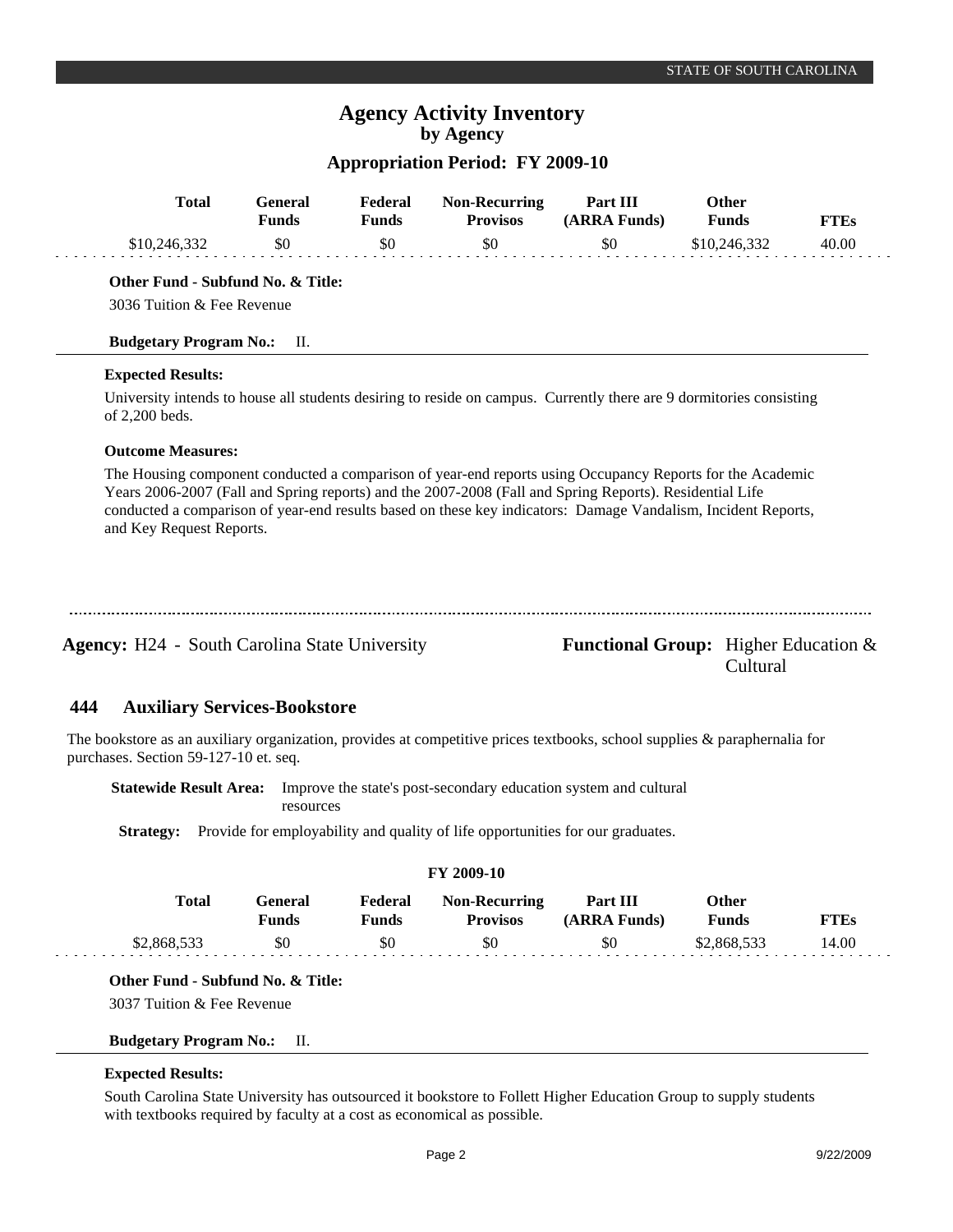# **Outcome Measures:**

The reconciliation at fiscal year end closing of expenditures, revenue, accounts receivable and inventory.

**Agency:** H24 - South Carolina State University **Functional Group:** Higher Education &

# Cultural

#### **Instruction 445**

This category include all activities that are part of the institution's instruction program. This include credit and noncredit courses, for academic, vocational, and technical instruction, tutorial instruction, and for regular, special, and extension sessions. Section 59-127-10 et. seq.

**Statewide Result Area:** Improve the state's post-secondary education system and cultural resources

**Strategy:** Provide for employability and quality of life opportunities for our graduates.

# **FY 2009-10**

| Total        | General<br>Funds | Federal<br>Funds | <b>Non-Recurring</b><br><b>Provisos</b> | Part III<br>(ARRA Funds) | Other<br><b>Funds</b> | FTEs   |  |
|--------------|------------------|------------------|-----------------------------------------|--------------------------|-----------------------|--------|--|
| \$53,516,745 | \$10,602,728     | \$18,294,551     | \$0                                     | \$1,000,000              | \$23,619,466          | 330.00 |  |

# **Other Fund - Subfund No. & Title:**

43B1 Education Lottery \$2,500,000; 3035 Tuition & Fee Revenue \$21,119,466

# **Budgetary Program No.:** I.

# **Expected Results:**

Academically prepared graduates who are qualified to fill employment opportunities in a variety of professional areas throughout the state, region and nation.

# **Outcome Measures:**

Alumni surveys, employer surveys and student performance on licensing examinations.

**Agency:** H24 - South Carolina State University **Functional Group:** Higher Education &

Cultural

#### **Research/Grants 446**

This category is for activities specifically organized to produce research outcomes, whether commissioned by an agency external to the institution or separately budgeted by an organizational unit within the institution. Subject to these conditions, it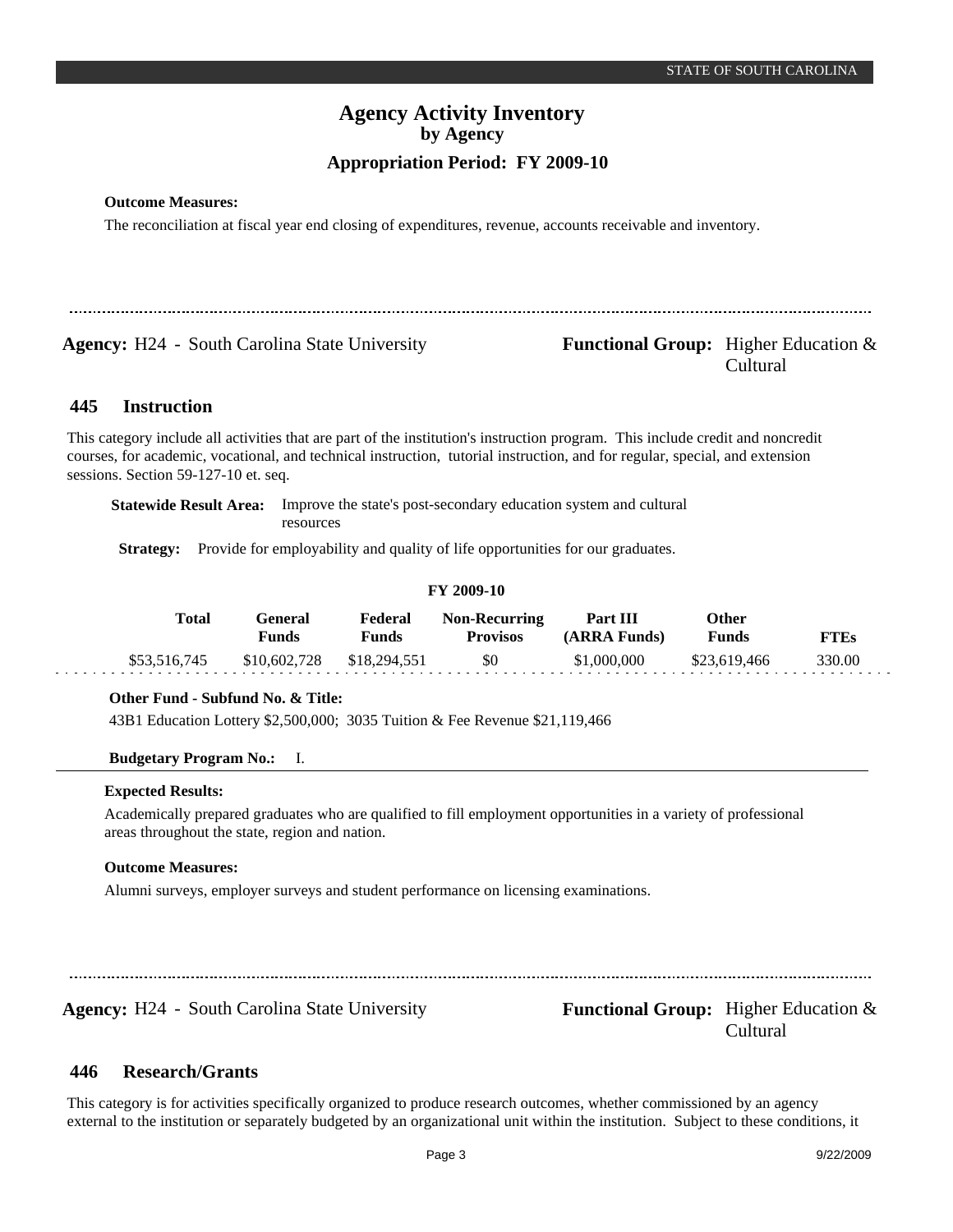# **Appropriation Period: FY 2009-10**

includes individual and/or project research as well as those of institutes and research centers. This category does not include all sponsored programs (training grants are an example) nor is it necessarily limited to sponsored research, since internally supported research programs, if separately budgeted, might be included in this category under the circumstances described above. Departmental research that are separately budgeted specifically for research are included in this category. Section 59- 127-10 et. seq.

**Statewide Result Area:** Improve the state's post-secondary education system and cultural resources

**Strategy:** Provide for employability and quality of life opportunities for our graduates.

| FY 2009-10 |  |  |
|------------|--|--|
|------------|--|--|

| <b>Total</b> | General<br>Funds | Federal<br>Funds | <b>Non-Recurring</b><br><b>Provisos</b> | Part III<br>(ARRA Funds) | Other<br>Funds | FTEs  |  |
|--------------|------------------|------------------|-----------------------------------------|--------------------------|----------------|-------|--|
| \$15,993,954 | \$0              | \$15,035,749     | \$0                                     | \$0                      | \$958,205      | 75.00 |  |

**Other Fund - Subfund No. & Title:**

```
NA
```
# **Budgetary Program No.:** I.

## **Expected Results:**

Broader research funding base of the University to include a wide spectrum of federal agencies, corporate and private foundations, state and municipal funding sources.

# **Outcome Measures:**

Increase total volume of sponsored programs activities from external sources.

Agency: H24 - South Carolina State University Functional Group: Higher Education &

Cultural

#### **Public Service 447**

This category should include funds for activities that are established primarily to provide non-instructional services beneficial to individuals and groups external to the institution. These activities include community service programs (excluding instructional activities) and cooperative extension services. Included in this category are conferences, institutes, general advisory services, reference bureaus, radio and television, consulting, and similar non-instructional services to particular sectors of the community. Section 59-127-10 et. seq.

**Statewide Result Area:** Improve the state's post-secondary education system and cultural resources

**Strategy:** Provide for employability and quality of life opportunities for our graduates.

**FY 2009-10**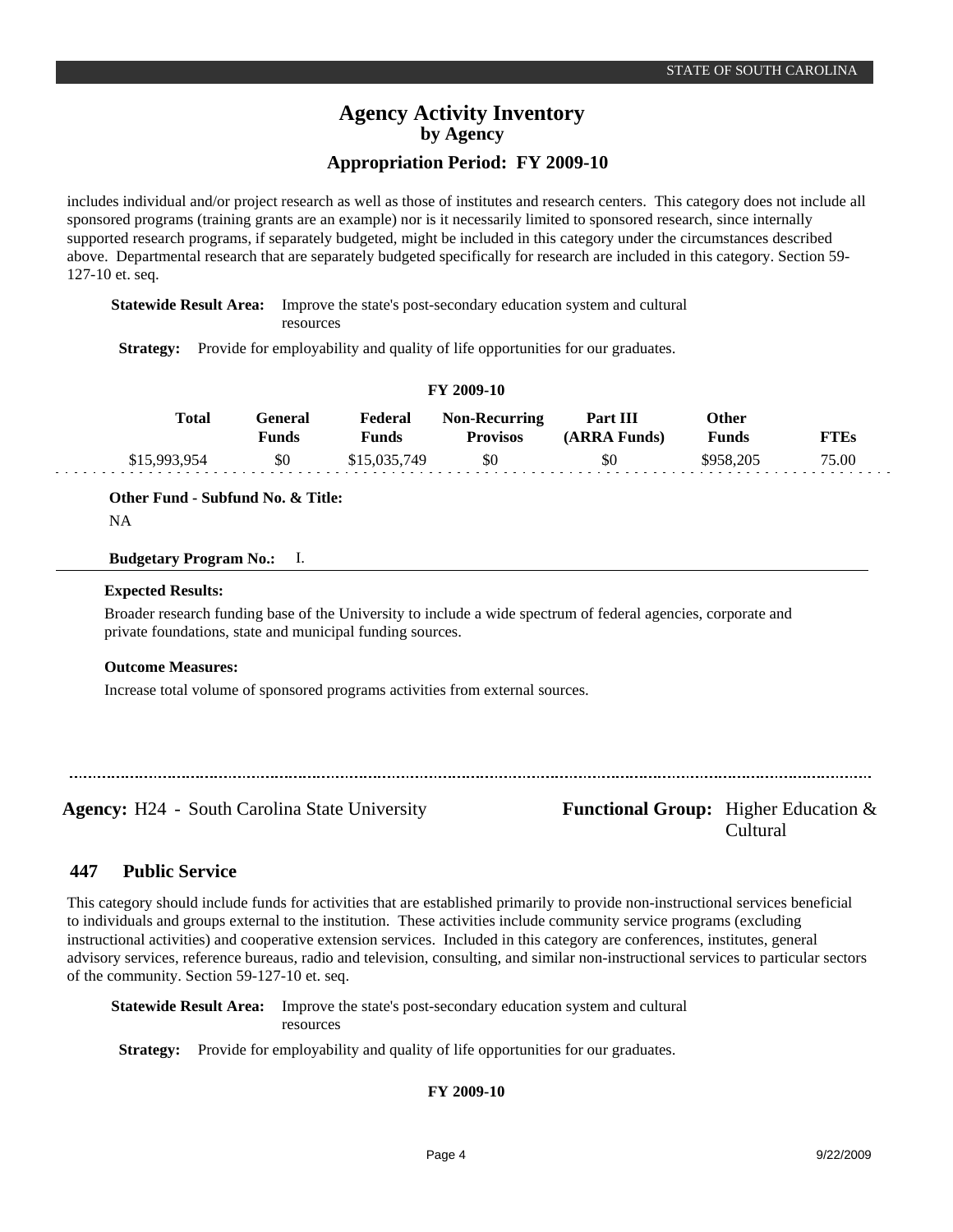# **Appropriation Period: FY 2009-10**

|     | <b>Total</b>                                                              | <b>General</b><br><b>Funds</b> | Federal<br><b>Funds</b> | <b>Non-Recurring</b><br><b>Provisos</b> | Part III<br>(ARRA Funds)                                                                                    | Other<br><b>Funds</b> | <b>FTEs</b> |
|-----|---------------------------------------------------------------------------|--------------------------------|-------------------------|-----------------------------------------|-------------------------------------------------------------------------------------------------------------|-----------------------|-------------|
|     | \$176,855                                                                 | \$176,855                      | \$0                     | \$0                                     | \$0                                                                                                         | \$0                   | 3.33        |
|     | Other Fund - Subfund No. & Title:                                         |                                |                         |                                         |                                                                                                             |                       |             |
|     | 3035 Tuition & Fee Revenue                                                |                                |                         |                                         |                                                                                                             |                       |             |
|     | <b>Budgetary Program No.:</b> I.                                          |                                |                         |                                         |                                                                                                             |                       |             |
|     | <b>Expected Results:</b>                                                  |                                |                         |                                         |                                                                                                             |                       |             |
|     | requirements of the public.                                               |                                |                         |                                         | The identification of and the implementation of community activities and progress that meet the demands and |                       |             |
|     | <b>Outcome Measures:</b>                                                  |                                |                         |                                         |                                                                                                             |                       |             |
|     | Public satisfaction that need progress and activities are made available. |                                |                         |                                         |                                                                                                             |                       |             |
|     |                                                                           |                                |                         |                                         |                                                                                                             |                       |             |
|     |                                                                           |                                |                         |                                         |                                                                                                             |                       |             |
|     | <b>Agency:</b> H24 - South Carolina State University                      |                                |                         |                                         | <b>Functional Group:</b> Higher Education $\&$                                                              | Cultural              |             |
| 448 | <b>Libraries</b>                                                          |                                |                         |                                         |                                                                                                             |                       |             |

Includes library holdings in all formats, with emphasis on e-resources, that support the academic research requirements of the university and the lifelong learning skills of students. Section 59-127-10 et. seq.

**Statewide Result Area:** Improve the state's post-secondary education system and cultural resources

**Strategy:** Provide for employability and quality of life opportunities for our graduates.

| <b>FY 2009-10</b> |             |                         |                         |                                         |                          |                              |             |  |  |
|-------------------|-------------|-------------------------|-------------------------|-----------------------------------------|--------------------------|------------------------------|-------------|--|--|
|                   | Total       | General<br><b>Funds</b> | Federal<br><b>Funds</b> | <b>Non-Recurring</b><br><b>Provisos</b> | Part III<br>(ARRA Funds) | <b>Other</b><br><b>Funds</b> | <b>FTEs</b> |  |  |
|                   | \$1,130,307 | \$1,130,307             | -\$0                    | -\$0                                    | \$0                      | \$0                          | 8.00        |  |  |

**Other Fund - Subfund No. & Title:**

3035 Tuition & Fee Revenue

# **Budgetary Program No.:** I.

# **Expected Results:**

Increase requests by faculty for individualized library instruction which will facilitate greater understanding of how to use library resources in research and will generate improved research assignments by students.

# **Outcome Measures:**

Increase use of print and electronic resources by students to support research requirements and lifelong learning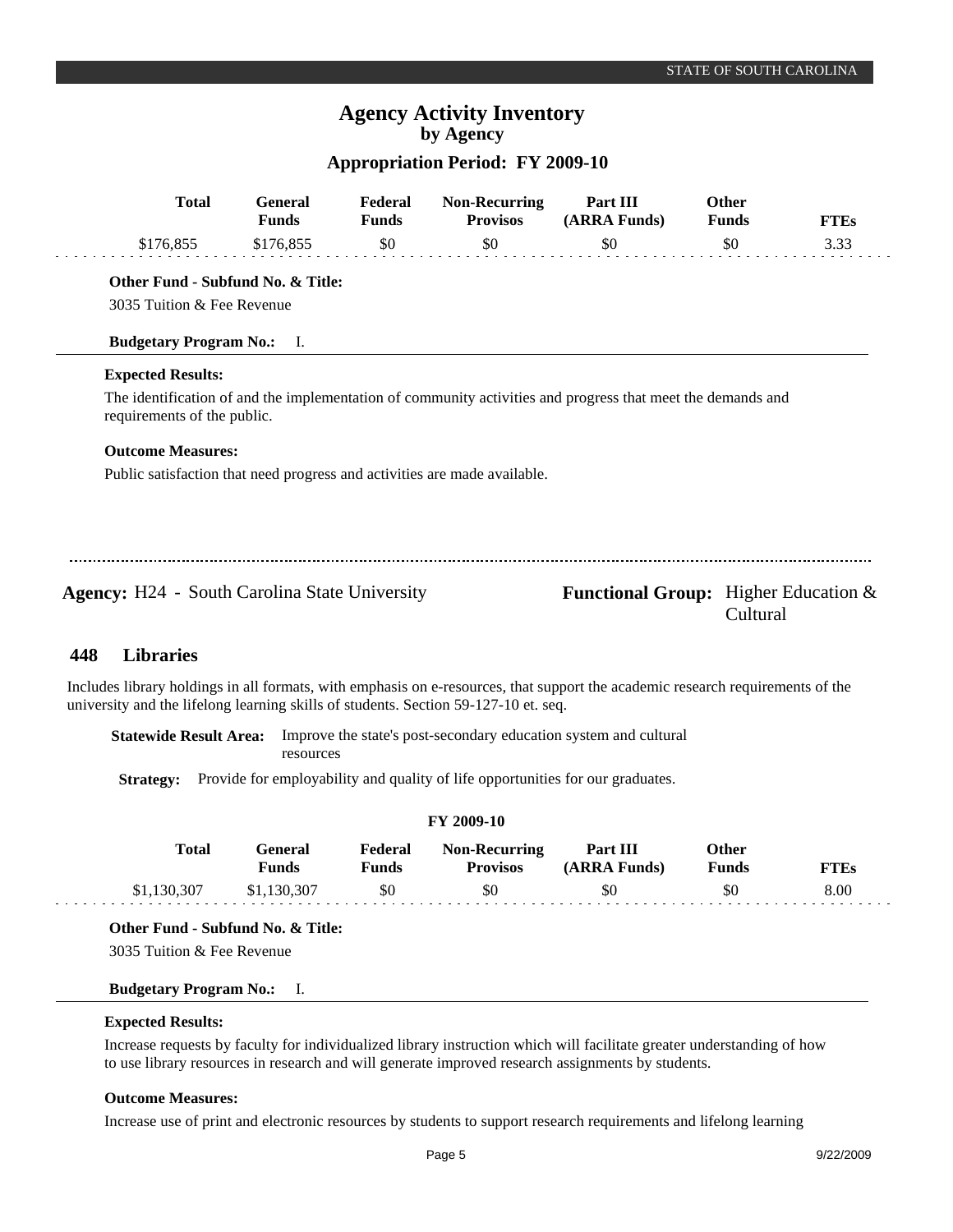skills.

**Agency:** H24 - South Carolina State University **Functional Group:** Higher Education &

# Cultural

#### **Student Services 449**

Provides an overall holistic approach to providing students with transitional and culture skills, in order to maintain and develop the social and academic awareness needed to participate in the college environment. This department encompass several key divisions that provide the total collegian experience; for example Admission and Recruitment and Scholarships, Career Center, Counseling and Self Development, Financial Aid, Intramural Sports, Public Safety, Psychometric Center, Residential Life, Housing, Student Life, Student Leadership, Food Service and the Health Center. Section 59-127-10 et. seq.

**Statewide Result Area:** Improve the state's post-secondary education system and cultural resources

**Strategy:** Provide for employability and quality of life opportunities for our graduates.

| FY 2009-10   |                  |                  |                                         |                          |                       |             |  |  |  |  |  |
|--------------|------------------|------------------|-----------------------------------------|--------------------------|-----------------------|-------------|--|--|--|--|--|
| Total        | General<br>Funds | Federal<br>Funds | <b>Non-Recurring</b><br><b>Provisos</b> | Part III<br>(ARRA Funds) | Other<br><b>Funds</b> | <b>FTEs</b> |  |  |  |  |  |
| \$21,418,436 | \$1,256,625      | \$17,861,000     | \$0                                     | \$0                      | \$2,300,811           | 49.00       |  |  |  |  |  |

**Other Fund - Subfund No. & Title:**

3036 Tuition & Fee Revenue

# **Budgetary Program No.:** I.

### **Expected Results:**

To increase participants of the student body in campus wide activities. In addition, students will be more campus friendly and student conscience, when it pertains to policies and procedures of the University and Community. The increase enrollment of students who qualify for LIFE, HOPE, Palmetto Fellows and Palmetto Teaching Fellows.

# **Outcome Measures:**

To provide a learning environment to produce and enhance students with the needed experience to compete in mainstream America. Also assist in the total transition from student to adult by providing a global perspective on state and world issues and challenge. Continued enrollment growth in the number of registered incoming freshman who qualify for LIFE, HOPE, Palmetto Fellows and Palmetto Fellows Teaching Fellows.

**Agency:** H24 - South Carolina State University **Functional Group:** Higher Education &

Cultural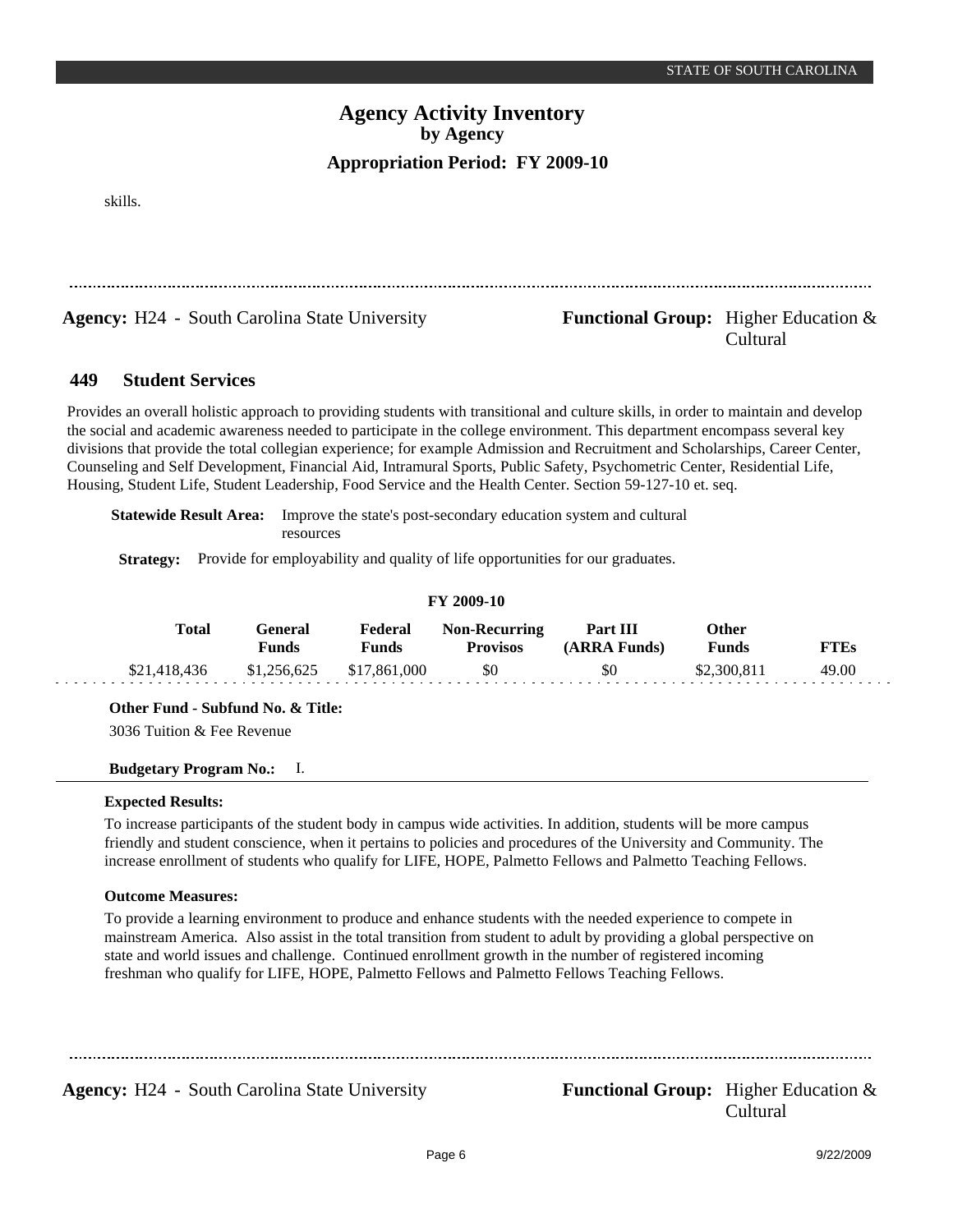# **Appropriation Period: FY 2009-10**

#### **Operation and Maintenance of Plant & Deferred Maintenance 451**

This category, the operation and maintenance of physical plant, provide services and maintenance related to grounds and facilities (Building maintenance, custodial services, landscape and grounds maintenance, major repairs and renovations) and for administrative activities that directly support physical plant operations. Also included are utilities, fire protection, property insurance, and similar items. Also deferred maintenance. Section 59-127-10 et. seq.

**Statewide Result Area:** Improve the state's post-secondary education system and cultural resources

**Strategy:** Provide for employability and quality of life opportunities for our graduates.

| FY 2009-10   |                  |                  |                                         |                          |                              |             |  |  |  |  |
|--------------|------------------|------------------|-----------------------------------------|--------------------------|------------------------------|-------------|--|--|--|--|
| Total        | General<br>Funds | Federal<br>Funds | <b>Non-Recurring</b><br><b>Provisos</b> | Part III<br>(ARRA Funds) | <b>Other</b><br><b>Funds</b> | <b>FTEs</b> |  |  |  |  |
| \$22,650,871 | \$1,286,382      | \$0              | \$0                                     | \$1,800,000              | \$19,564,489                 | 75.00       |  |  |  |  |

**Other Fund - Subfund No. & Title:**

3036 Tuition & Fee Revenue

# **Budgetary Program No.:** I.

## **Expected Results:**

 South Carolina State University has outsourced facility maintenance to Sodexho to maintain facilities to ensure the health and safety of students, employees and the community.

# **Outcome Measures:**

Students, faculty and staff satisfaction. Also reduce deferred maintenance.

Agency: H24 - South Carolina State University Functional Group: Higher Education &

Cultural

#### **Administration 452**

These costs include those activities which are non-instructional in nature, but are integral to the operation of the institution. Examples include institutional and academic administration (activities specifically designed and carried out to provide administrative & management support to the academic programs), non-instructional faculty activities, academic support (provide support services for the institution's primary missions-instruction, research, and public service) and institutional support (central executive-level activities concerned with management and long-range planning of the entire institution). Section 59-127-10 et. seq.

**Statewide Result Area:** Improve the state's post-secondary education system and cultural resources

**Strategy:** Administration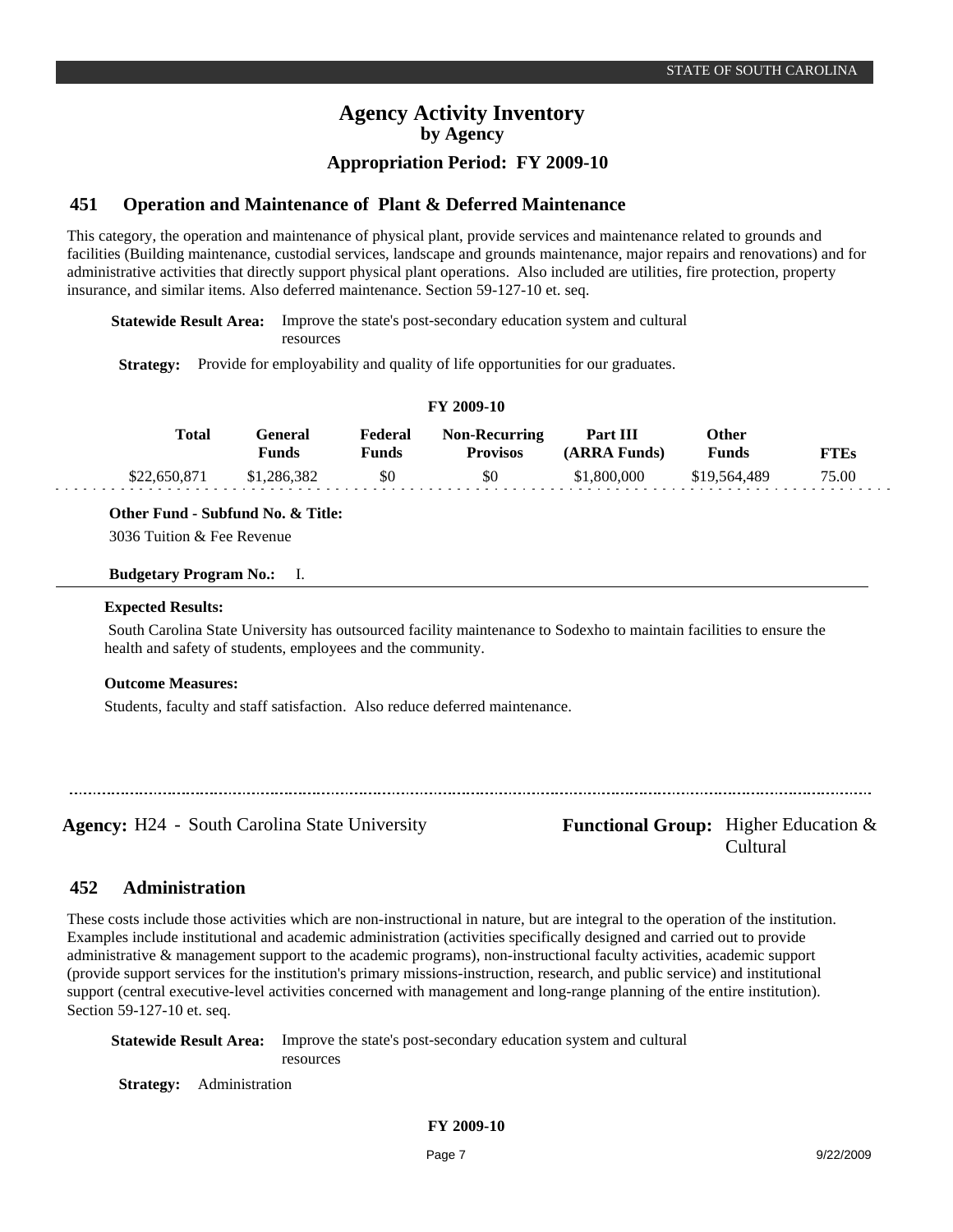# **Appropriation Period: FY 2009-10**

| Total        | General<br><b>Funds</b> | Federal<br><b>Funds</b> | <b>Non-Recurring</b><br><b>Provisos</b> | Part III<br>(ARRA Funds) | Other<br>Funds | <b>FTEs</b> |
|--------------|-------------------------|-------------------------|-----------------------------------------|--------------------------|----------------|-------------|
| \$21,690,593 | \$2,793,972             | \$2,899,320             | \$0                                     | \$453.587                | \$15,543,714   | 67.00       |
|              |                         |                         |                                         |                          |                |             |

**Other Fund - Subfund No. & Title:**

3036 Tuition & Fee Revenue

## **Budgetary Program No.:** I.

## **Expected Results:**

To ensure institutional effectiveness in the four divisions of the University (Student services, academic affairs, financial affairs and institutional advancement) by providing administrative accountability. Finance - ensure fiscal accountability through development of appropriate internal control procedures; Academic Affairs - ensure the academic and cultural development of students capable of succeeding in a global society; Student Services- to ensure the recruitment , retention and graduation of students as well as faculty enhancement and development; Institutional Advancement- effective fund raising, alumni satisfaction and positive public relations.

# **Outcome Measures:**

Clear documented administrative operating procedures, "clean" financial audit reports, and success of students as determined by surveys and other measurable instruments and the attainment ad continuation of adequate alumni, friends and corporate giving.

**Agency:** H24 - South Carolina State University **Functional Group:** Higher Education &

# Cultural

#### **Access and Equity 453**

The Access and Equity program vision is to achieve educational equity for all students and faculty in higher education. The Access and Equity Program goals are to: (1) Develop and maintain institutional environments where cultural diversity and the presence of minorities are valued aspects of campus life, (2) Address financial needs and provide incentives for minority students by structuring and maintaining State aid programs for undergraduate, professional, and graduate students, (3) Continue to strengthen historically black colleges to ensure that they will be able to fulfill their missions as full partners in the higher education system and provide quality education programs. Section 59-127-10 et. seq.

**Statewide Result Area:** Improve the state's post-secondary education system and cultural resources

**Strategy:** Provide for greater access and affordability of our higher education system.

| FY 2009-10 |                  |                  |                                         |                          |                       |             |  |
|------------|------------------|------------------|-----------------------------------------|--------------------------|-----------------------|-------------|--|
| Total      | General<br>Funds | Federal<br>Funds | <b>Non-Recurring</b><br><b>Provisos</b> | Part III<br>(ARRA Funds) | Other<br><b>Funds</b> | <b>FTEs</b> |  |
| \$200,000  | \$0              | \$0              | \$0                                     | \$0                      | \$200,000             | 0.00        |  |

**Other Fund - Subfund No. & Title:**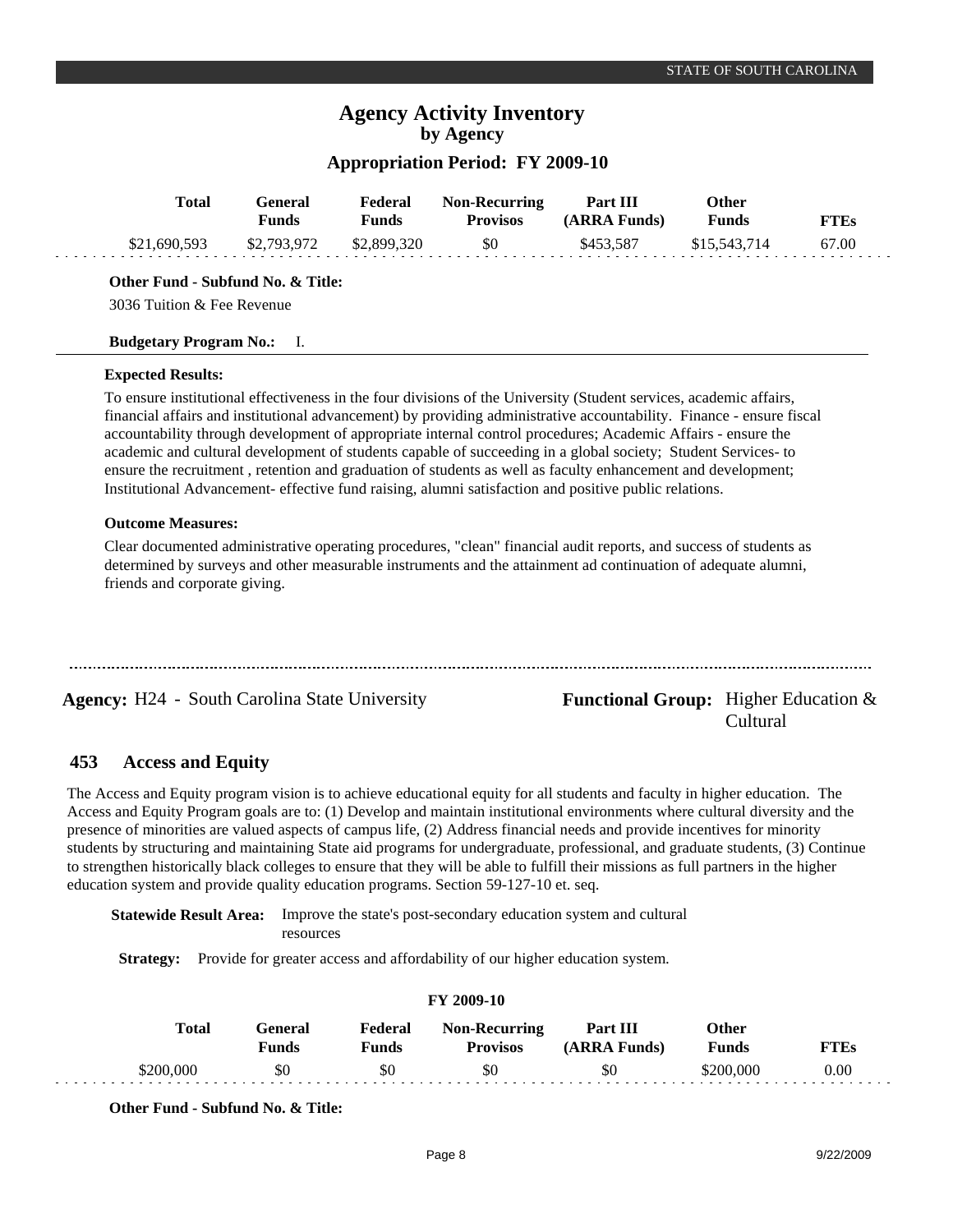Cultural

# **Agency Activity Inventory by Agency Appropriation Period: FY 2009-10**

3036 Tuition & Fee Revenue

## **Budgetary Program No.:** I.

# **Expected Results:**

Assurance of a diverse faculty student body and board.

## **Outcome Measures:**

A diverse student population and faculty.

**Agency:** H24 - South Carolina State University **Functional Group:** Higher Education &

#### **School of Business Accreditation 454**

AACSB accreditation status is maintained for the business programs by providing faculty development opportunities in research and publications. Funds are also utilized for student development focused on ethical and global issues, enhanced technology capabilities, and facilities maintenance. Section 59-127-10 et. seq.

**Statewide Result Area:** Improve the state's post-secondary education system and cultural resources

**Strategy:** Provide for employability and quality of life opportunities for our graduates.

# **FY 2009-10**

| Total | ÷eneral<br>Funds | Federal<br>Funds | <b>Non-Recurring</b><br>Provisos | Part III<br><b>ARRA Funds)</b> | Other<br>Funds | FT Es |
|-------|------------------|------------------|----------------------------------|--------------------------------|----------------|-------|
|       | \$0              | \$0              | \$0                              | \$0                            | \$410.635      | 0.00  |

### **Other Fund - Subfund No. & Title:**

3036 Tuition & Fee Revenue

# **Budgetary Program No.:** I.

### **Expected Results:**

Faculty in all of the business areas will become professionally and academically qualified to maintain AACSB accreditation. The caliber of students is enhanced for better employment opportunities in entrepreneurships, and small and large business.

### **Outcome Measures:**

AACSB reaccreditations. More students employed in Fortune 500 companies, better facilities and use of technology.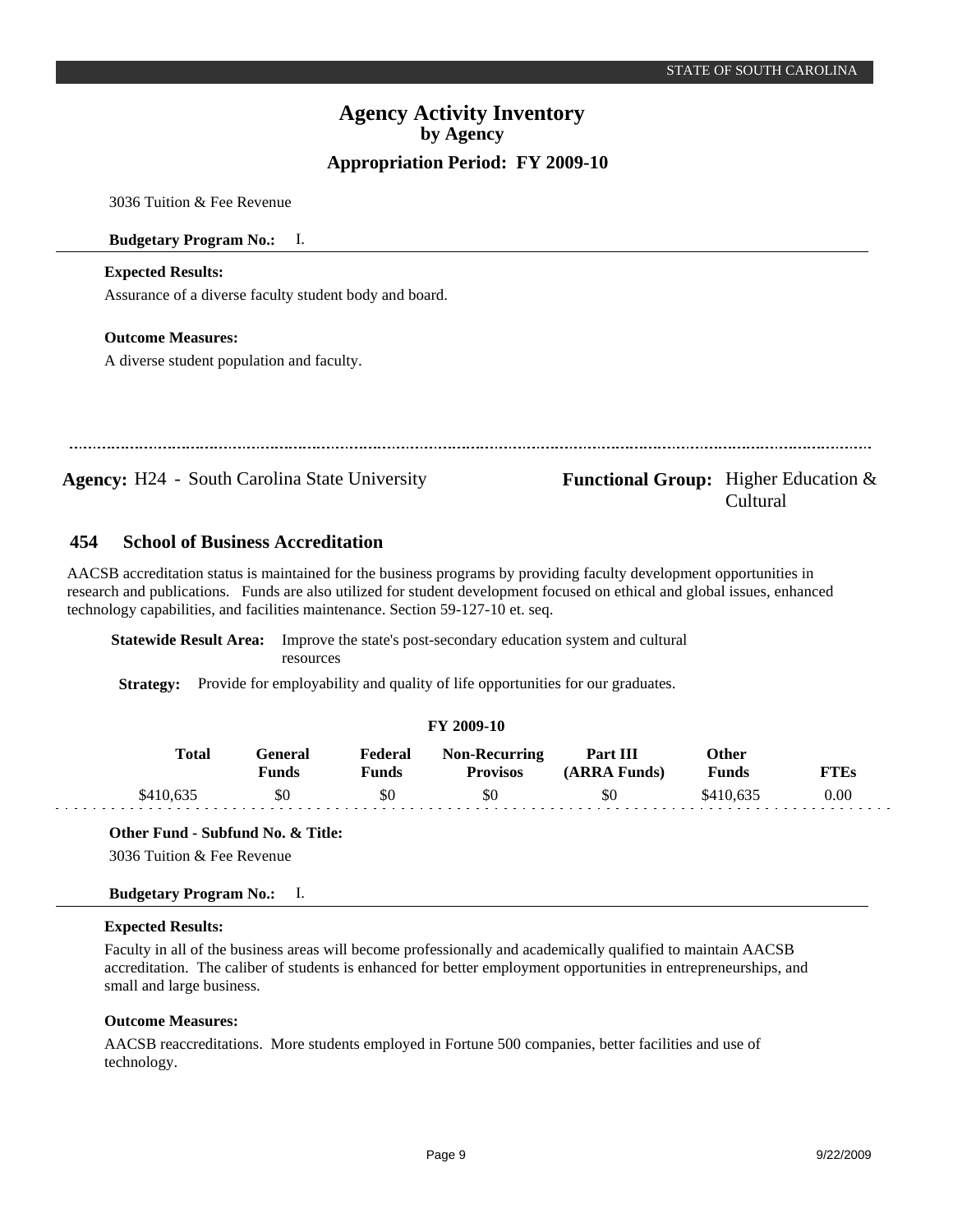# **Appropriation Period: FY 2009-10**

**Agency:** H24 - South Carolina State University **Functional Group:** Higher Education &

# Cultural

#### **Transportation 455**

The Transportation Center provides national level opportunities for leadership in transportation education, research, and services. The Center engages in projects and programs that meet the needs of government, business, and industry in S.C. and the nation. The Center shall advance the U.S. Transportation-related technology and expertise through the mechanisms of education, research, and technology transfer at University-Level Centers of Excellence. Section 59-127- 10 et. seq.

**Statewide Result Area:** Improve the state's post-secondary education system and cultural resources

**Strategy:** Provide for employability and quality of life opportunities for our graduates.

### **FY 2009-10**

| <b>Total</b> | :eneral<br>Funds | Federal<br>Funds | <b>Non-Recurring</b><br><b>Provisos</b> | Part III<br>(ARRA Funds) | Other<br>Funds | TTEs |
|--------------|------------------|------------------|-----------------------------------------|--------------------------|----------------|------|
| \$1,228,903  | \$818,268        | \$410.635        | \$0                                     | \$0                      | 20             | 0.00 |

**Other Fund - Subfund No. & Title:**

NA

## **Budgetary Program No.:** I.

# **Expected Results:**

Conduct a multidisciplinary program of transportation, research and technology transfer through a transportation center.

#### **Outcome Measures:**

Development and implementation of a Transportation center of the State of South Carolina and the Region.

**Agency:** H24 - South Carolina State University **Functional Group:** Higher Education &

Cultural

#### **Felton Laboratory 456**

Felton Laboratory School, which also functions as a professional development school, trains future teachers in the knowledge, skills and disposition aligned with state and national standards. Enrolled students are introduced to current best practices and research. Section 59-127-10 et. seq.

**Statewide Result Area:** Improve the state's post-secondary education system and cultural resources

Strategy: Provide for employability and quality of life opportunities for our graduates.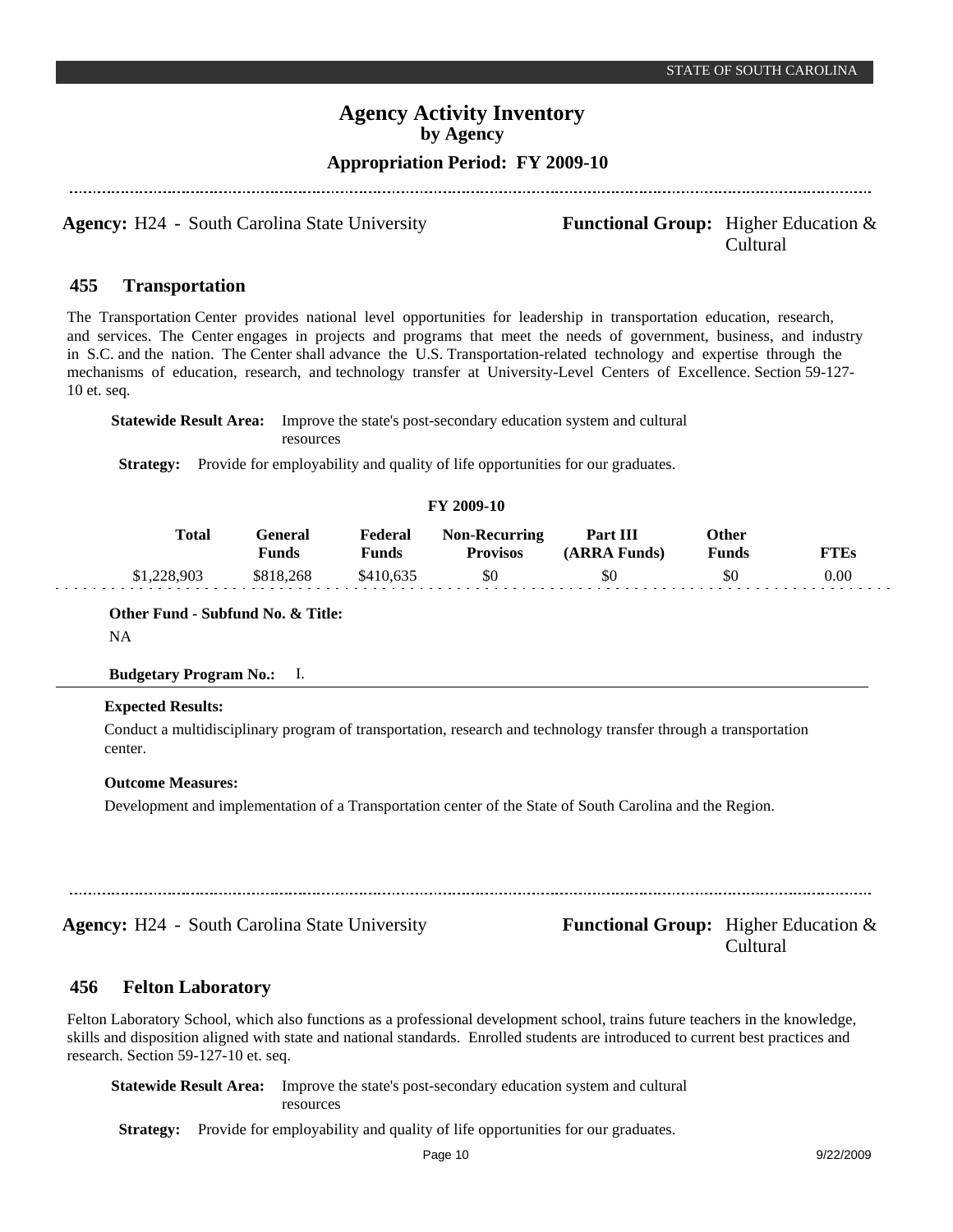# **Appropriation Period: FY 2009-10**

|                                                                                                                                                                                 | <b>General</b><br><b>Funds</b> | Federal<br><b>Funds</b> | <b>Non-Recurring</b><br><b>Provisos</b> | Part III<br>(ARRA Funds) | <b>Other</b><br><b>Funds</b> | <b>FTEs</b> |
|---------------------------------------------------------------------------------------------------------------------------------------------------------------------------------|--------------------------------|-------------------------|-----------------------------------------|--------------------------|------------------------------|-------------|
| \$912,539                                                                                                                                                                       | \$0                            | \$0                     | \$0                                     | \$0                      | \$912,539                    | 0.00        |
| Other Fund - Subfund No. & Title:                                                                                                                                               |                                |                         |                                         |                          |                              |             |
| 3036 Tuition & Fee Revenue                                                                                                                                                      |                                |                         |                                         |                          |                              |             |
| <b>Budgetary Program No.:</b> I.                                                                                                                                                |                                |                         |                                         |                          |                              |             |
| <b>Expected Results:</b>                                                                                                                                                        |                                |                         |                                         |                          |                              |             |
| Increased student learning and achievement and professionally trained and certifiable teachers are the expected<br>results.                                                     |                                |                         |                                         |                          |                              |             |
| <b>Outcome Measures:</b>                                                                                                                                                        |                                |                         |                                         |                          |                              |             |
| Teachers will meet the required scores on the PRAXIS I and II necessary to obtain teaching certification. In<br>addition teacher will receive the in class teaching experience. |                                |                         |                                         |                          |                              |             |
|                                                                                                                                                                                 |                                |                         |                                         |                          |                              |             |
|                                                                                                                                                                                 |                                |                         |                                         |                          |                              |             |
|                                                                                                                                                                                 |                                |                         |                                         |                          |                              |             |

Cultural

#### **Obesity Program 1808**

The obesity program is designed to tackle eating a physical activity patterns . The program is designed to get the entire community serious about getting fitter and healthier and helping those who can't help themselves. Section 59-127-10 et. seq. Funds were not allocated for this activity.

**Statewide Result Area:** Improve the health and protections of our children and adults

**Strategy:** Provide for greater incentives to promote healthy lifestyles.

| <b>FY 2009-10</b> |       |                         |                  |                                         |                          |                              |             |  |
|-------------------|-------|-------------------------|------------------|-----------------------------------------|--------------------------|------------------------------|-------------|--|
|                   | Total | General<br><b>Funds</b> | Federal<br>Funds | <b>Non-Recurring</b><br><b>Provisos</b> | Part III<br>(ARRA Funds) | <b>Other</b><br><b>Funds</b> | <b>FTEs</b> |  |
|                   | \$0   | \$0                     | \$0              | \$0                                     | \$0                      | SC                           | 0.00        |  |

**Other Fund - Subfund No. & Title:**

NA

 $\omega_{\rm{eff}}$ 

**Budgetary Program No.:** I.

## **Expected Results:**

To increase awareness about the importance of being healthy and fit. Along with decreasing the obesity problems that effect the community.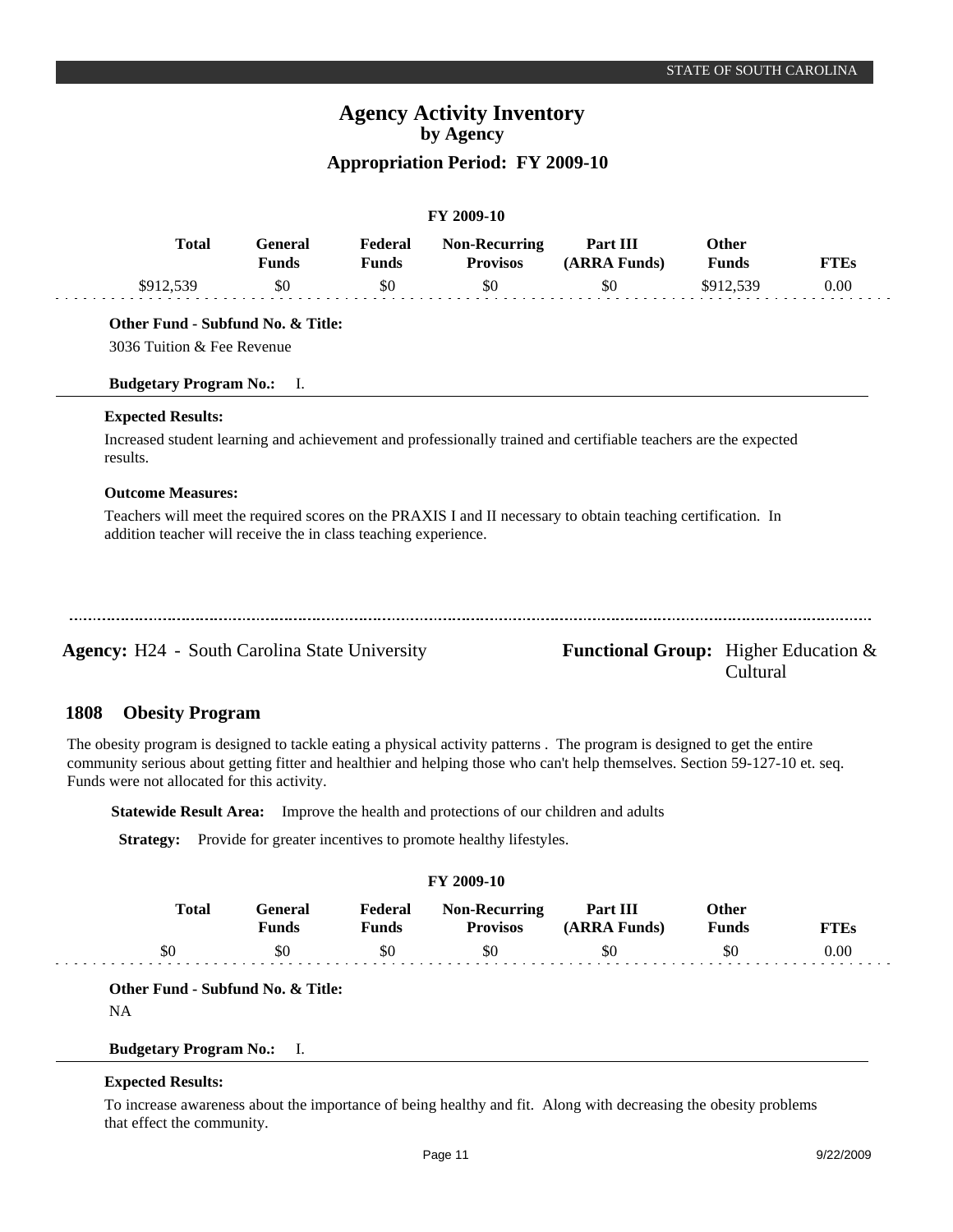**Outcome Measures:**

No funding appropriated for FY 10

**Agency:** H24 - South Carolina State University **- Functional Group:** Higher Education &

# Cultural

#### **SC Alliance for Minority Participation 1809**

SCAMP is designed to increase the number of SC African American undergraduate students who pursue Ph.D. opportunities in science, engineering and mathematics. Section 59-127-10 et. seq.

**Statewide Result Area:** Improve the state's post-secondary education system and cultural resources

Strategy: Provide for employability and quality of life opportunities for our graduates.

# **FY 2009-10**

| <b>Total</b> | ÷eneral<br>Funds | Federal<br>Funds | <b>Non-Recurring</b><br><b>Provisos</b> | Part III<br>(ARRA Funds) | Other<br><b>Funds</b> | TTEs |
|--------------|------------------|------------------|-----------------------------------------|--------------------------|-----------------------|------|
| \$505,081    | \$0              | \$0              | \$0                                     | \$0                      | \$505.081             | 0.00 |

# **Other Fund - Subfund No. & Title:** NA

**Budgetary Program No.:** I.

# **Expected Results:**

Increase minority SMET enrollment and minority SMET retention.

# **Outcome Measures:**

Increase the total number of minorities in the areas of engineering, science and mathematics.

**Agency:** H24 - South Carolina State University **Functional Group:** Higher Education &

Cultural

#### **4.04% Mid-Year Reduction 9998**

4.04% Mid-Year Reduction

**Statewide Result Area:** Improve the state's post-secondary education system and cultural resources